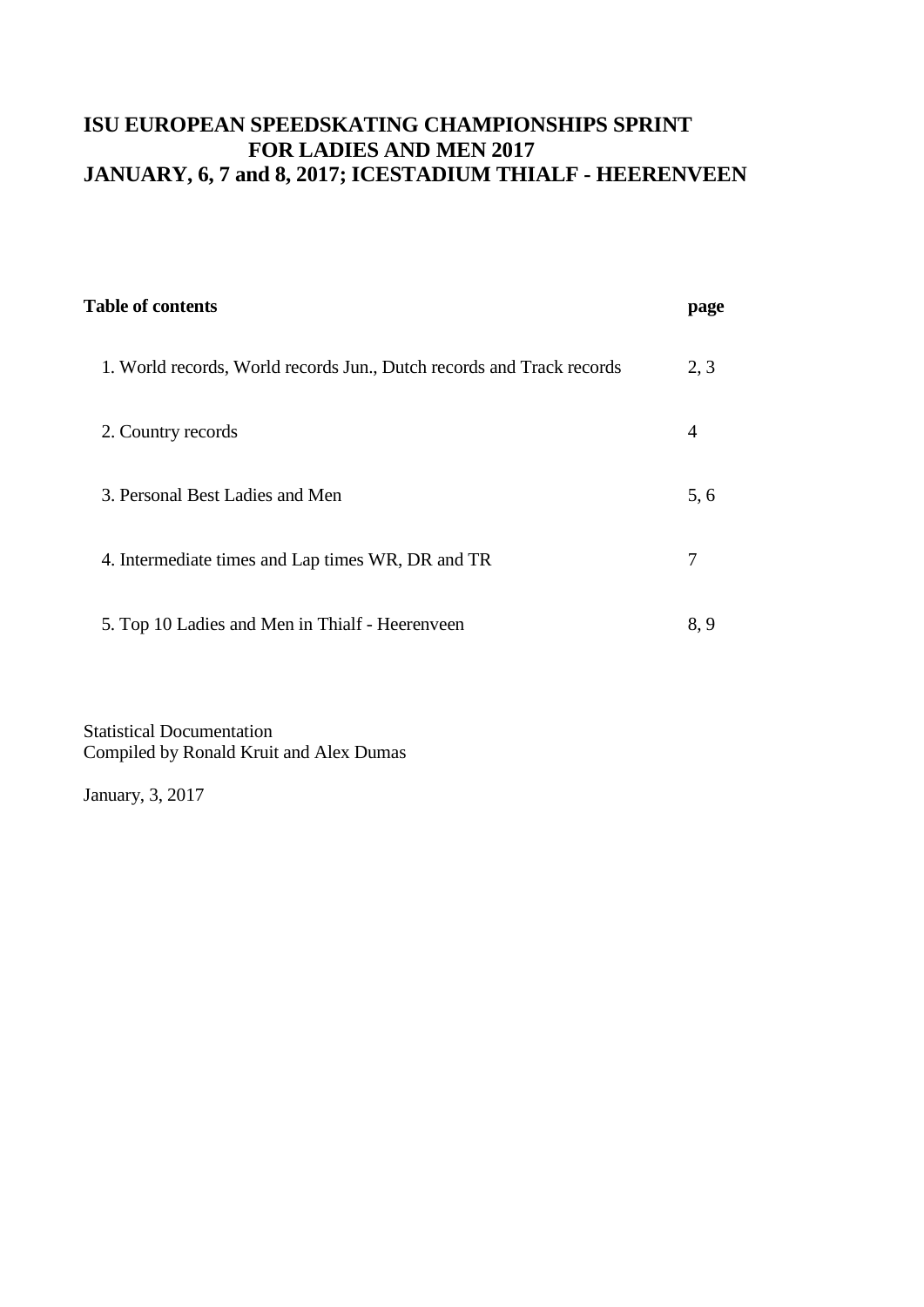### **Records Ladies**

### **500 meter**

| World record      | 36,36 Sang-Hwa Lee (KOR)      | Salt Lake City 16-11-2013       |
|-------------------|-------------------------------|---------------------------------|
| World record Jun. | 37,81 Sang-Hwa Lee (KOR)      | Salt Lake City 10-03-2007       |
| Dutch record      | 37,06 Thijsje Oenema          | Salt Lake City 27-01-2013       |
| Track record      | 37,59 Sang-Hwa Lee (KOR)      | Heerenveen $11-12-2015$         |
| 1000 meter        |                               |                                 |
| World record      | 1.12,18 Brittany Bowe (USA)   | Salt Lake City 22-11-2015       |
| World rooged Lun  | $1.14.05$ Uyun Vung Vim (VOD) | $R_0$ lt I alza City 17 11 2012 |

|                   | $1.12,10$ D.1. $0.01, 100, 000, 001$ | $D$ and $D$ and $D$ and $D$ and $D$ and $D$ |            |
|-------------------|--------------------------------------|---------------------------------------------|------------|
| World record Jun. | 1.14,95 Hyun-Yung Kim $(KOR)$        | Salt Lake City 17-11-2013                   |            |
| Dutch record      | 1.12,66 Jorien ter Mors              | Calgary                                     | 14-11-2015 |
| Track record      | 1.13,90 Brittany Bowe                | Heerenveen 13-02-2015                       |            |
|                   |                                      |                                             |            |

### **Points Sprint Combination**

| 147.735 Heather Richardson (USA)      | Calgary    | 19/20-1-2013                |
|---------------------------------------|------------|-----------------------------|
| $(37,12 - 1.13,09 - 37,42 - 1.13,30)$ |            |                             |
| 152.470 Karolina Erbanová (CZE)       | Calgary    | 28/29-1-2012                |
| $(38,17-1.16,97-38,11-1.15,41)$       |            |                             |
| 148.665 Thijsje Oenema (NED)          |            | Salt Lake City 26/27-1-2013 |
| $(37,38 - 1.14,22 - 37,06 - 1.14,23)$ |            |                             |
| 152.220 Christine Nesbitt (CAN)       | Heerenveen | 22/23-01-2011               |
| $(38,57 - 1.15,01 - 38,45 - 1.15,39)$ |            |                             |
|                                       |            |                             |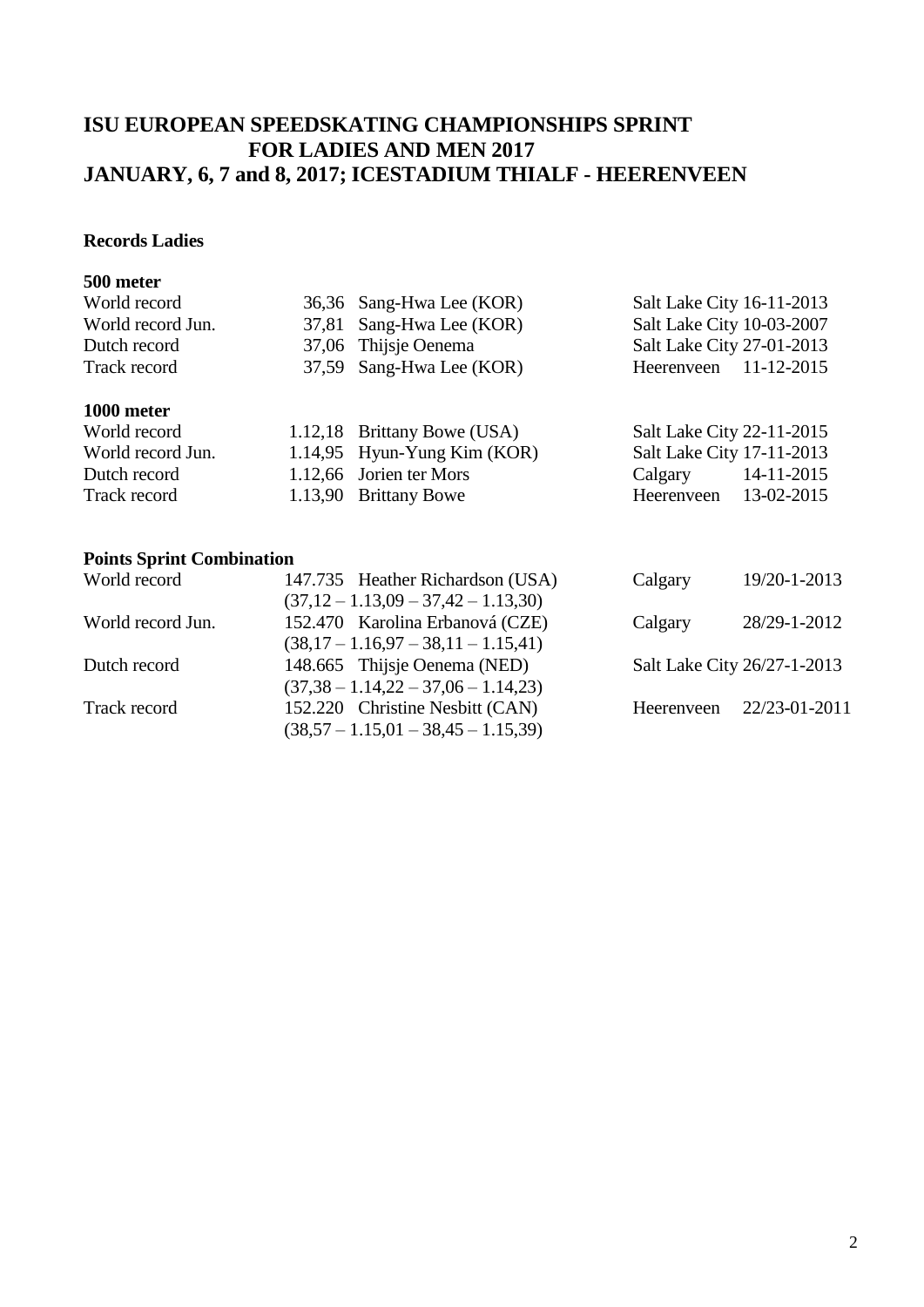### **Records Men**

#### **500 meter**

| World record                     | 33,98 Pavel Kulizhnikov (RUS)                                                      | Salt Lake City 20-11-2015   |              |
|----------------------------------|------------------------------------------------------------------------------------|-----------------------------|--------------|
| World record Jun.                | 34,56 Tingyu Gao (CHN)                                                             | Urumqi                      | 21-10-2016   |
| Dutch record                     | 34,25 Ronald Mulder                                                                | Salt Lake City 17-11-2013   |              |
| Track record                     | 34,31 Michel Mulder                                                                | Heerenveen                  | 27-12-2013   |
| 1000 meter                       |                                                                                    |                             |              |
| World record                     | 1.06,42 Shani Davis (USA)                                                          | Salt Lake City 07-03-2009   |              |
| World record Jun.                | 1.08,53 Beorn Nijenhuis                                                            | Calgary                     | 19-01-2003   |
| Dutch record                     | 1.06,96 Stefan Groothuis                                                           | Calgary                     | 29-01-2012   |
| Track record                     | 1.08,16 Pavel Kulizhnikov (RUS)                                                    | Heerenveen                  | 12-12-2015   |
| <b>Points Sprint Combination</b> |                                                                                    |                             |              |
| World record                     | 136.790 Michel Mulder (NED)                                                        | Salt Lake City 26/27-1-2013 |              |
|                                  | $(34,47 - 1.07,49 - 34,75 - 1.07,65)$                                              |                             |              |
| World record jun.                | 139.750 Beorn Nijenhuis (NED)<br>$(25.20 \quad 1.00.21 \quad 25.50 \quad 1.08.52)$ | Calgary                     | 18/19-1-2003 |

Dutch record see Worldrecord

 $(35,29 - 1.09,21 - 35,59 - 1.08,53)$ 

 $(35,26 - 1.08,54 - 35,25 - 1.08,56)$ 

Track record 139.060 Stefan Groothuis (NED) Heerenveen 27/28-12-2010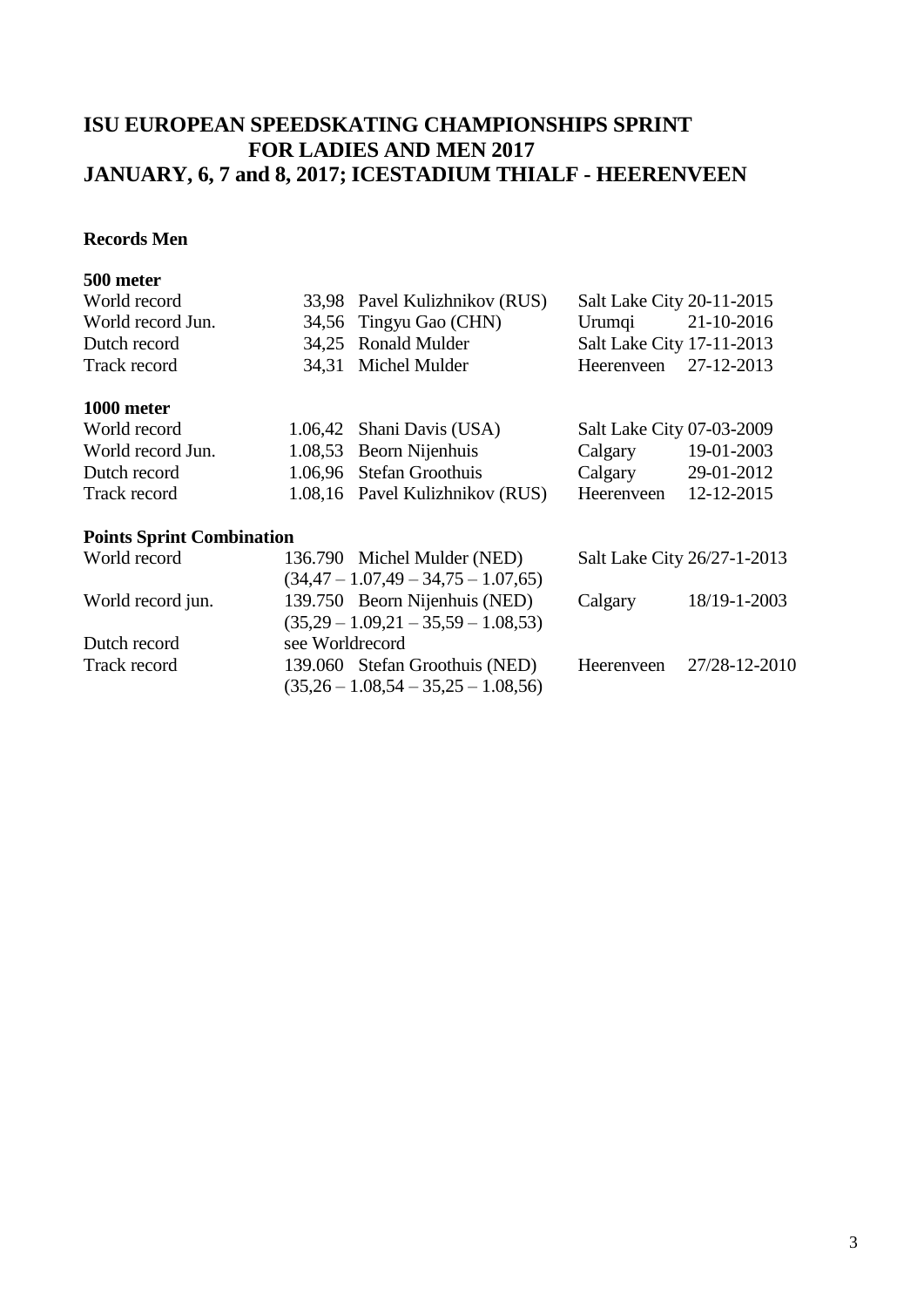#### **Country records**

|            |       | <b>MEN</b>       |              |       | <b>LADIES</b>    |              |
|------------|-------|------------------|--------------|-------|------------------|--------------|
| <b>NAT</b> | 500 m | $1000 \text{ m}$ | Points $*$ ) | 500 m | $1000 \text{ m}$ | Points $*$ ) |
| <b>AUT</b> |       |                  |              | 37,43 | 1.13,68          | 153.730      |
| <b>BEL</b> | 36,33 | 1.09,28          | 146.860      |       |                  |              |
| <b>BLR</b> | 35,44 | 1.09,97          | 144.730      | 37,66 | 1.14,44          | 150.415      |
| <b>CZE</b> |       |                  |              | 37,67 | 1.13,84          | 152.470      |
| <b>EST</b> | 35,99 | 1.10,74          | 165.625      |       |                  |              |
| <b>FIN</b> | 34,28 | 1.07,00          | 137.015      | 38,70 | 1.18,19          | 161.350      |
| <b>GER</b> | 34,64 | 1.07,85          | 137.945      | 37,00 | 1.13,49          | 149.305      |
| <b>ITA</b> | 34,79 | 1.08,19          | 138.640      | 37,86 | 1.13,47          | 150.670      |
| <b>NED</b> | 34,25 | 1.06,96          | 136.790      | 37,06 | 1.12,66          | 148.665      |
| <b>NOR</b> | 34,46 | 1.07,95          | 139.635      | 38,40 | 1.14,37          | 156.855      |
| POL        | 34,42 | 1.07,87          | 138.805      | 39,08 | 1.15,39          | 159.360      |
| <b>RUS</b> | 33,98 | 1.06,70          | 137.415      | 37,13 | 1.13,40          | 149.700      |
| <b>SWE</b> | 35,44 | 1.09,44          | 141.890      |       |                  |              |
|            |       |                  |              |       |                  |              |

**\*) Points in one competition Sprint (500, 1000, 500 and 1000 m); No points after calculation World Cup with 500, 1000, 500 and 1000 meter.**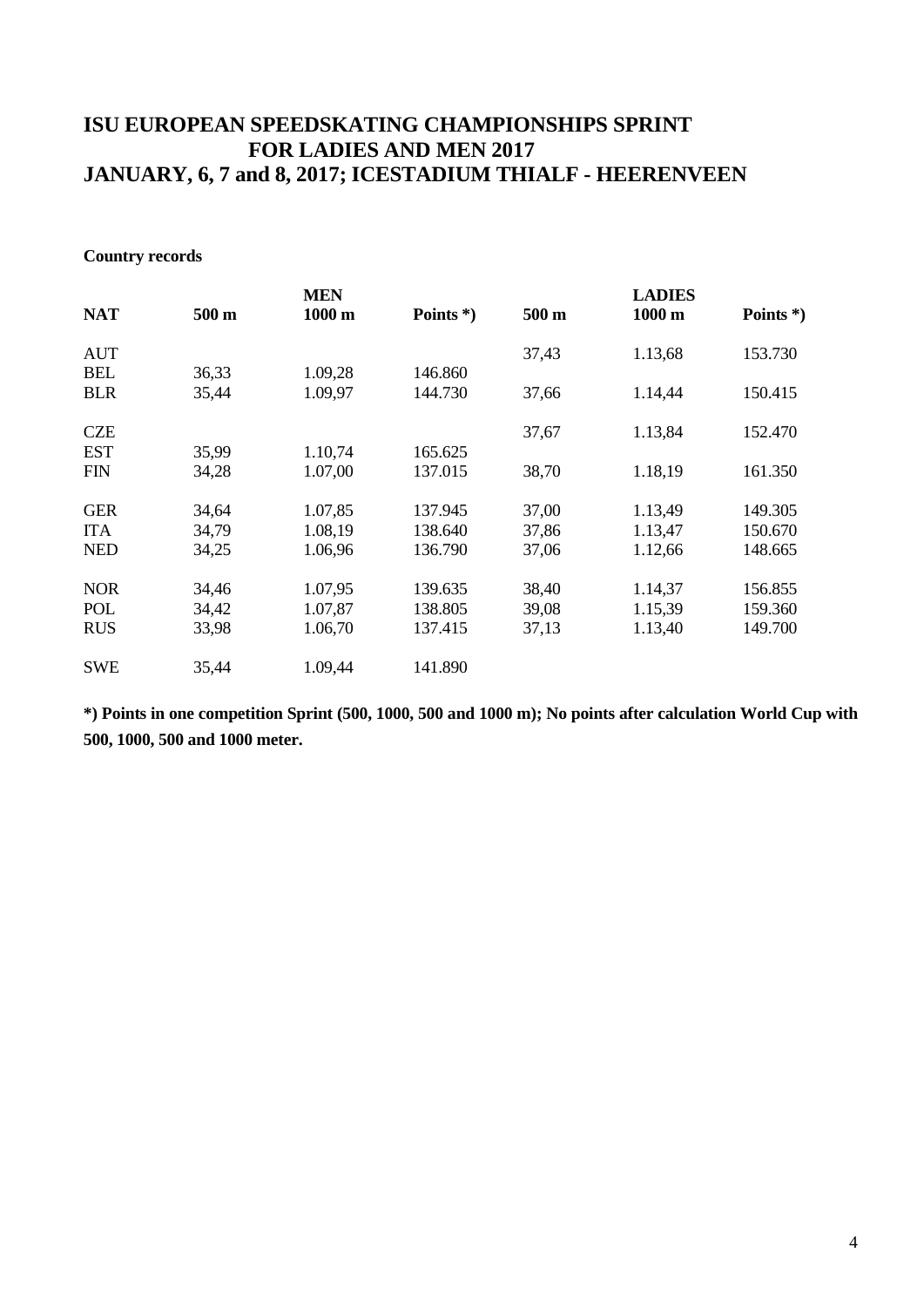#### **Personal Best Ladies**

| <b>Name</b>               | <b>NAT</b> | <b>Birth date</b> | 500 m | $1000 \text{ m}$ |
|---------------------------|------------|-------------------|-------|------------------|
| Vanessa Herzog            | <b>AUT</b> | 04-07-1995        | 37,43 | 1.13,68          |
| Tatyana Mikhailova        | <b>BLR</b> | 18-01-1987        | 39,44 | 1.17,90          |
| Karolina Erbanová         | <b>CZE</b> | 27-10-1992        | 37,67 | 1.13,84          |
| Nikola Zdráhalová         | <b>CZE</b> | 01-04-1996        | 40,20 | 1.18,80          |
| Elina Risku               | <b>FIN</b> | 07-03-1992        | 38,70 | 1.18,19          |
| <b>Roxanne Dufter</b>     | <b>GER</b> | 13-02-1992        | 39,44 | 1.15,45          |
| Gabriele Hirschbichler    | <b>GER</b> | 26-12-1983        | 38,59 | 1.14,68          |
| <b>Francesca Bettrone</b> | <b>ITA</b> | 05-08-1991        | 39,14 | 1.17,12          |
| Anice Das                 | <b>NED</b> | 31-12-1985        | 37,84 | 1.16,65          |
| Marrit Leenstra           | <b>NED</b> | 10-05-1989        | 37,98 | 1.13,88          |
| Jorien ter Mors           | <b>NED</b> | 21-12-1989        | 37,50 | 1.12,66          |
| Sanneke de Neeling        | <b>NED</b> | 19-04-1996        | 38,86 | 1.14,92          |
| Hege Bøkko                | <b>NOR</b> | 05-09-1991        | 38,45 | 1.15,69          |
| Martine Ripsrud           | <b>NOR</b> | 31-10-1995        | 38,59 | 1.17,78          |
| Andżelika Wójcik          | POL        | 08-11-1996        | 40,80 | 1.20,93          |
| Kaja Ziomek               | POL        | 03-08-1997        | 39,63 | 1.20,46          |
| Nadezhda Aseeva           | <b>RUS</b> | 21-01-1990        | 38,03 | 1.15,55          |
| Olga Fatkulina            | <b>RUS</b> | 23-01-1990        | 37,13 | 1.13,40          |
| Yekaterina Lobysheva      | <b>RUS</b> | 13-03-1985        | 37,89 | 1.14,20          |
| Yekaterina Shikhova       | <b>RUS</b> | 25-06-1985        | 38,29 | 1.14,71          |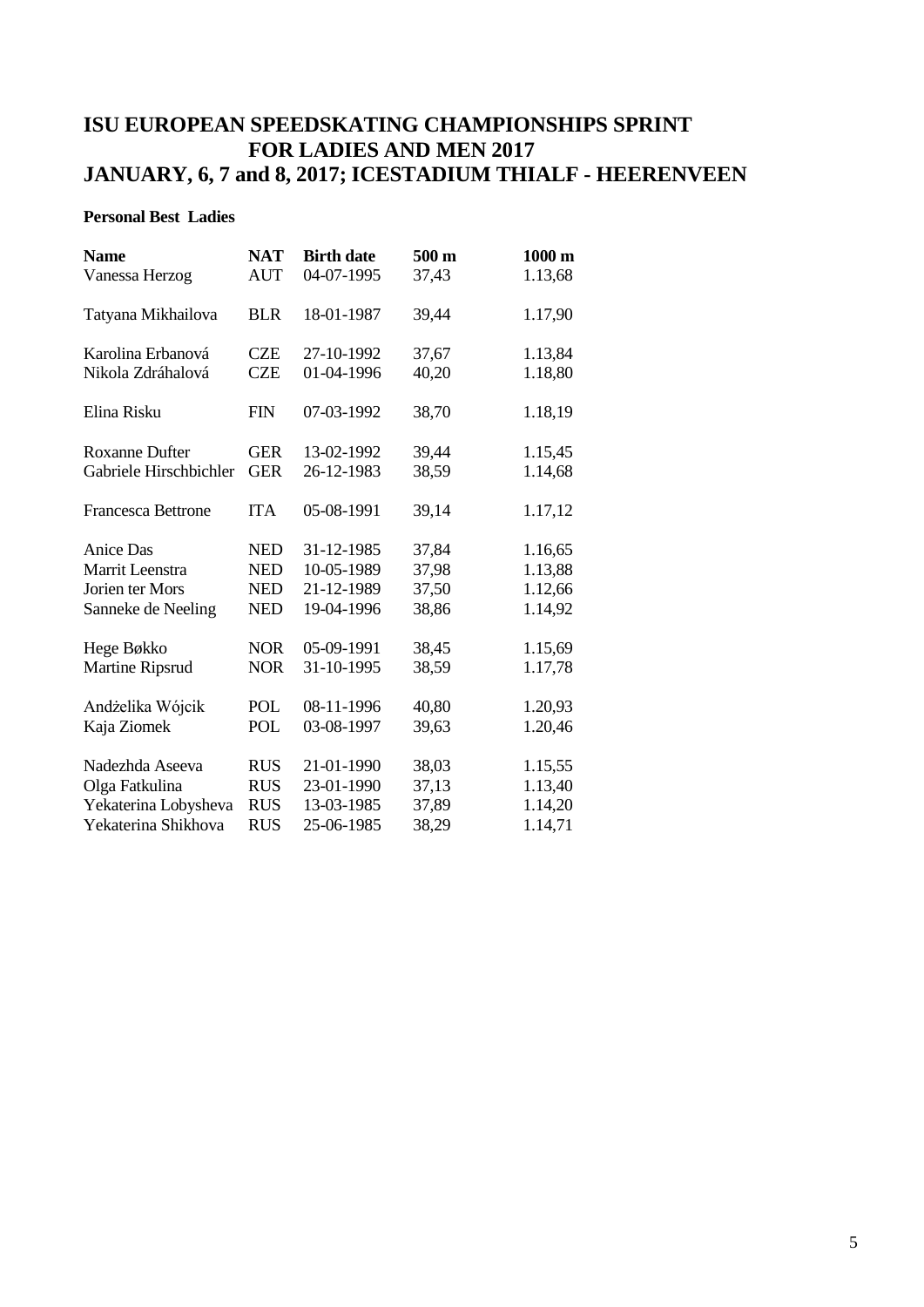#### **Personal Best Men**

| <b>Name</b>            | <b>NAT</b> | <b>Birth date</b> | 500 m | $1000 \text{ m}$ |
|------------------------|------------|-------------------|-------|------------------|
| Mathias Vosté          | <b>BEL</b> | 20-05-1994        | 36,33 | 1.10,70          |
|                        |            |                   |       |                  |
| Ignat Golovatyuk       | <b>BLR</b> | 05-05-1997        | 35,44 | 1.10,17          |
|                        |            |                   |       |                  |
| Marten Liiv            | <b>EST</b> | 23-12-1996        | 35,99 | 1.10,74          |
|                        |            |                   |       |                  |
| Pekka Koskela          | <b>FIN</b> | 29-11-1982        | 34,36 | 1.07,00          |
| Mika Poutala           | <b>FIN</b> | 20-06-1983        | 34,28 | 1.07,24          |
| Samuli Suomalainen     | <b>FIN</b> | 15-09-1998        | 36,35 | 1.12,28          |
| Juho Vaittinen         | <b>FIN</b> | 27-02-1994        | 35,82 | 1.11,06          |
|                        |            |                   |       |                  |
| Denny Ihle             | <b>GER</b> | 16-12-1984        | 34,84 | 1.10,10          |
| Nico Ihle              | <b>GER</b> | 02-12-1985        | 34,64 | 1.07,87          |
|                        | <b>ITA</b> |                   |       |                  |
| David Bosa             |            | 28-04-1992        | 34,79 | 1.10,11          |
| Mirko Giacomo Nenzi    | <b>ITA</b> | 14-11-1989        | 34,84 | 1.08,19          |
| Luca Zanghellini       | <b>ITA</b> | 04-11-1994        | 35,59 | 1.11,52          |
| <b>Ronald Mulder</b>   | <b>NED</b> | 27-02-1986        | 34,25 | 1.07,99          |
| Daidai Ntab            | <b>NED</b> | 17-08-1994        | 34,52 | 1.09,94          |
| <b>Kjeld Nuis</b>      | <b>NED</b> | 10-11-1989        | 34,79 | 1.07,02          |
| Kai Verbij             | <b>NED</b> | 25-09-1994        | 34,36 | 1.07,45          |
|                        |            |                   |       |                  |
| Espen A. Hvammen       | <b>NOR</b> | 13-11-1988        | 34,46 | 1.08,37          |
| Håvard H. Lorentzen    | <b>NOR</b> | 02-10-1992        | 34,87 | 1.07,95          |
| Henrik F. Rukke        | <b>NOR</b> | 20-10-1996        | 35,51 | 1.10,03          |
|                        |            |                   |       |                  |
| Sebastian Klosiński    | POL        | 04-08-1992        | 35,72 | 1.09,50          |
| Piotr Michalski        | <b>POL</b> | 27-07-1994        | 34,81 | 1.08,54          |
| <b>Artur Nogal</b>     | <b>POL</b> | 26-08-1990        | 34,94 | 1.09,67          |
| Mikhail Kazelin        | <b>RUS</b> | 19-09-1996        | 35,29 | 1.09,79          |
| Pavel Kulizhnikov      | <b>RUS</b> | 20-04-1994        | 33,98 | 1.06,70          |
| <b>Ruslan Murashov</b> | <b>RUS</b> | 29-12-1992        | 34,43 | 1.09,24          |
| <b>Aleksey Yesin</b>   | <b>RUS</b> | 03-12-1987        | 34,63 | 1.07,73          |
|                        |            |                   |       |                  |
| David Andersson        | <b>SWE</b> | 23-02-1994        | 35,98 | 1.09,44          |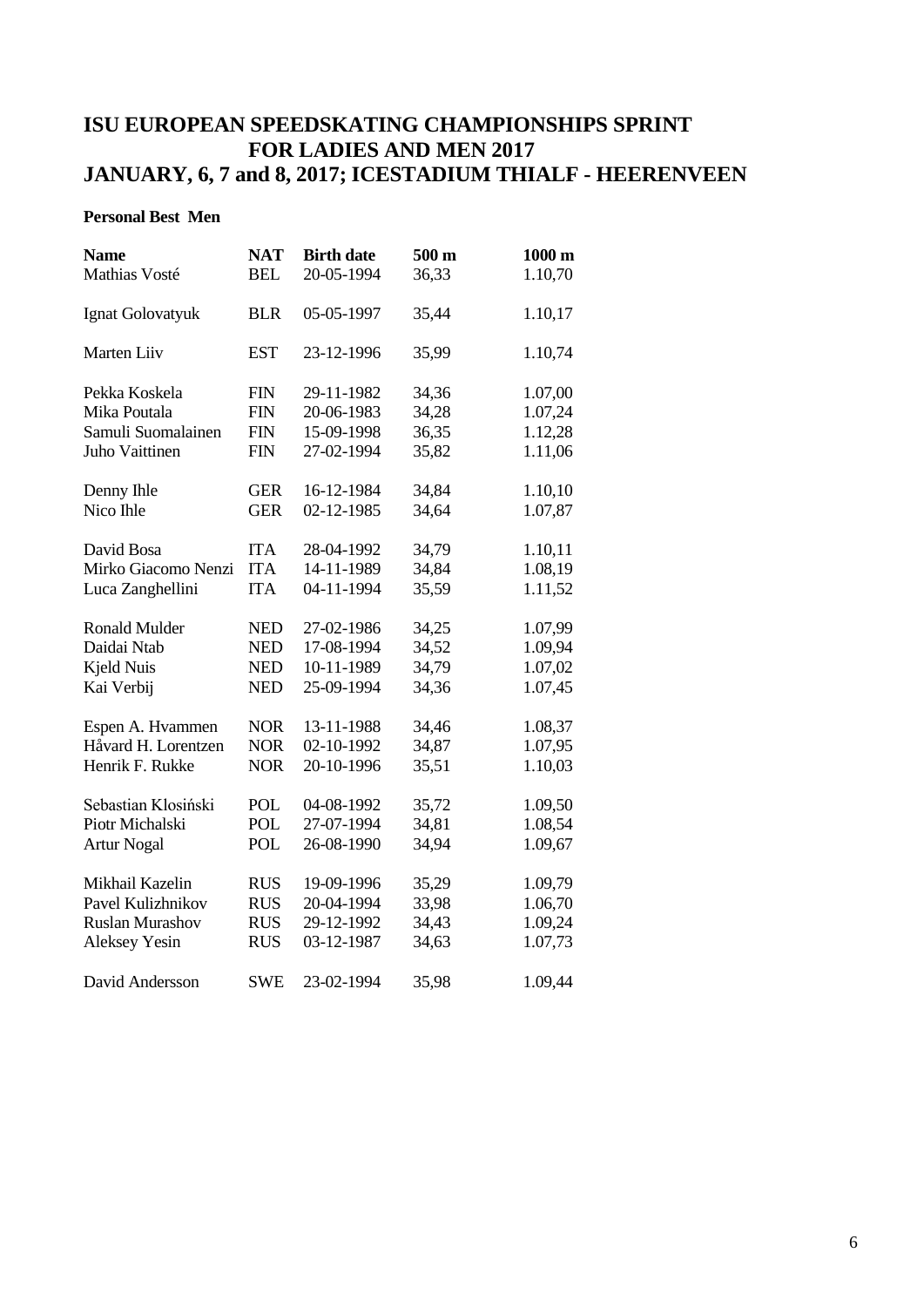### **Intermediate times and Lap times Ladies and Men;**

### **World records (WR), Track records (TR) and Dutch records (DR)**

| 500 meter<br>$100 \text{ m}$<br>$500 \text{ m}$                      | WR<br>10,09<br>36,36 (26,27)<br>Sang-Hwa Lee                  | TR<br>10,39<br>37,59 (27,20)<br>Sang-Hwa Lee                   | DR<br>10,23<br>37,06 (26,83)<br>Oenema                     |
|----------------------------------------------------------------------|---------------------------------------------------------------|----------------------------------------------------------------|------------------------------------------------------------|
| 1000 meter<br>$200 \text{ m}$<br>$600 \text{ m}$<br>$1000 \text{ m}$ | WR<br>17,64<br>43,98 (26,34)<br>1.12,18(28,20)<br><b>Bowe</b> | TR<br>17,96<br>45,08 (27,12)<br>1.13,90 (28,82)<br>Bowe        | DR<br>17,95<br>44,63 (26,68)<br>1.12,66(28,03)<br>Ter Mors |
| 500 meter<br>$100 \text{ m}$<br>$500 \text{ m}$                      | WR<br>9,67<br>33,98 (24,31)<br>Kulizhnikov                    | TR<br>9,59<br>34,31 (24,72)<br>M. Mulder                       | DR<br>9,59<br>34,25 (24,66)<br>R. Mulder                   |
| 1000 meter<br>$200 \text{ m}$<br>$600 \text{ m}$<br>$1000 \text{ m}$ | WR<br>16,67<br>41,18 (24,51)<br>1.06,42(25,24)<br>Davis       | TR<br>16,13<br>41,20(25,07)<br>1.08, 16(26, 96)<br>Kulizhnikov | DR<br>16,50<br>41,10(24,60)<br>1.06,96(25,86)<br>Groothuis |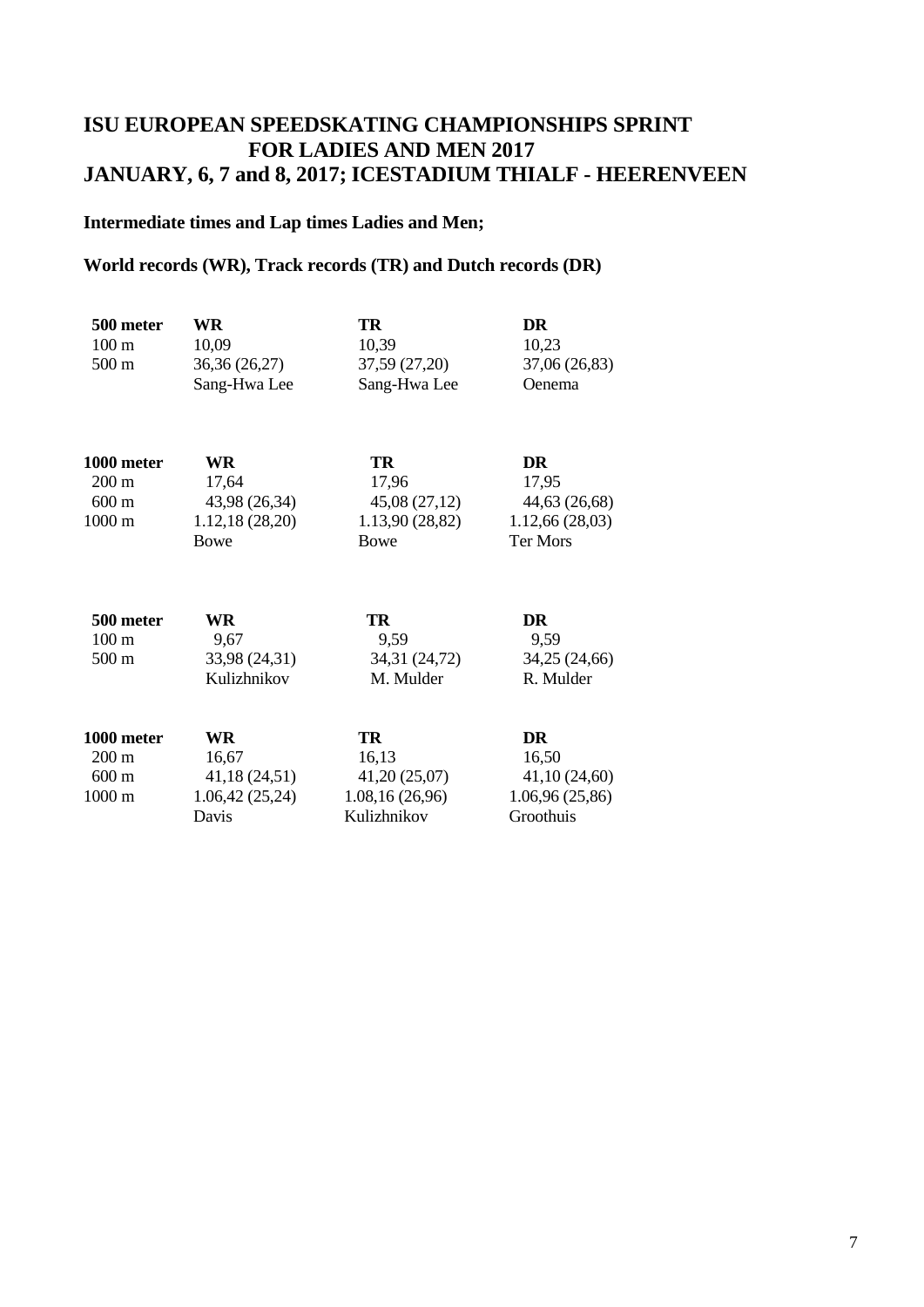### **Top 10 Ladies in Thialf – Heerenveen**

#### **500 meter**

| 1.  | 37,59      | Sang-Hwa Lee (KOR)         | 11-12-2015 |
|-----|------------|----------------------------|------------|
| 2.  | 37,60      | Jenny Wolf (GER)           | 20-01-2008 |
|     | 37,60      | Jenny Wolf (GER)           | 14-11-2008 |
| 4.  | 37,62      | Heather Richardson (USA)   | 14-02-2015 |
| 5.  | 37,63      | Beixing Wang (CHN)         | 14-11-2008 |
|     | 37,63      | Jenny Wolf (GER)           | 15-11-2008 |
| 7.  | 37,64      | Margot Boer (NED)          | 28-12-2013 |
|     | 37,64      | Jenny Wolf (GER)           | 19-01-2008 |
|     | 37,64      | Brittany Bowe (USA)        | 12-03-2016 |
| 10. | 37,66      | Sang-Hwa Lee (KOR)         | 25-03-2012 |
|     | 1000 meter |                            |            |
| 1.  | 1.13,90    | Brittany Bowe (USA)        | 13-02-2015 |
| 2.  | 1.14,22    | Brittany Bowe (USA)        | 13-03-2016 |
| 3.  | 1.14,44    | Jorien ter Mors (NED)      | 13-03-2016 |
| 4.  | 1.14,49    | Heather Richardson (USA)   | 13-02-2015 |
|     | 1.14,49    | <b>Brittany Bowe (USA)</b> | 12-12-2015 |
| 6.  | 1.14,60    | Heather Bergsma-Richardson | 11-12-2016 |
| 7.  | 1.14,63    | Ireen Wüst (NED)           | 16-03-2014 |
|     | 1.14,63    | Heather Richardson (USA)   | 13-12-2014 |
| 9.  | 1.14,68    | <b>Brittany Bowe (USA)</b> | 13-12-2014 |
| 10. | 1.14,73    | Marrit Leenstra (NED)      | 11-12-2016 |
|     |            |                            |            |

#### **Final Classification**

| 1.  | 152.220 | Christine Nesbitt (CAN)        | $23-01-2011$ $(38,57-1.15,01-35,45-1.15,39)$ |
|-----|---------|--------------------------------|----------------------------------------------|
| 2.  | 152.315 | Jenny Wolf (GER)               | $20-01-2008(37,64-1.17,06-37,60-1.17,09)$    |
| 3.  | 153.160 | Anni Friesinger (GER)          | $20-01-2008$ $(38,70-1.15,58-38,76-1.15,82)$ |
| 4.  | 153.495 | Margot Boer (NED)              | $30-12-2011$ $(38,62-1.16,45-38,40-1.16,50)$ |
| 5.  | 153.510 | Annette Gerritsen (NED)        | $20-01-2008(38,36-1.17,51-38,44-1.15,91)$    |
| 6.  | 153.625 | Svetlana Zhurova (RUS)         | $22-01-2006(38,35-1.17,20-38,28-1.16,79)$    |
| 7.  | 153.825 | Margot Boer (NED)              | $28-12-2010(38,49-1.17,06-38,38-1.16,85)$    |
| 8.  | 154.015 | <b>Annette Gerritsen (NED)</b> | $23-01-2011$ $(38,53-1.16,89-38,47-1.17,14)$ |
| 9.  | 154.025 | Margot Boer (NED)              | $23-01-2011$ $(38,28-1.17,47-38,44-1.17,14)$ |
| 10. | 154.035 | Heather Richardson (USA)       | $23-01-2011(38,51-1.17,46-38,46-1.16,67)$    |